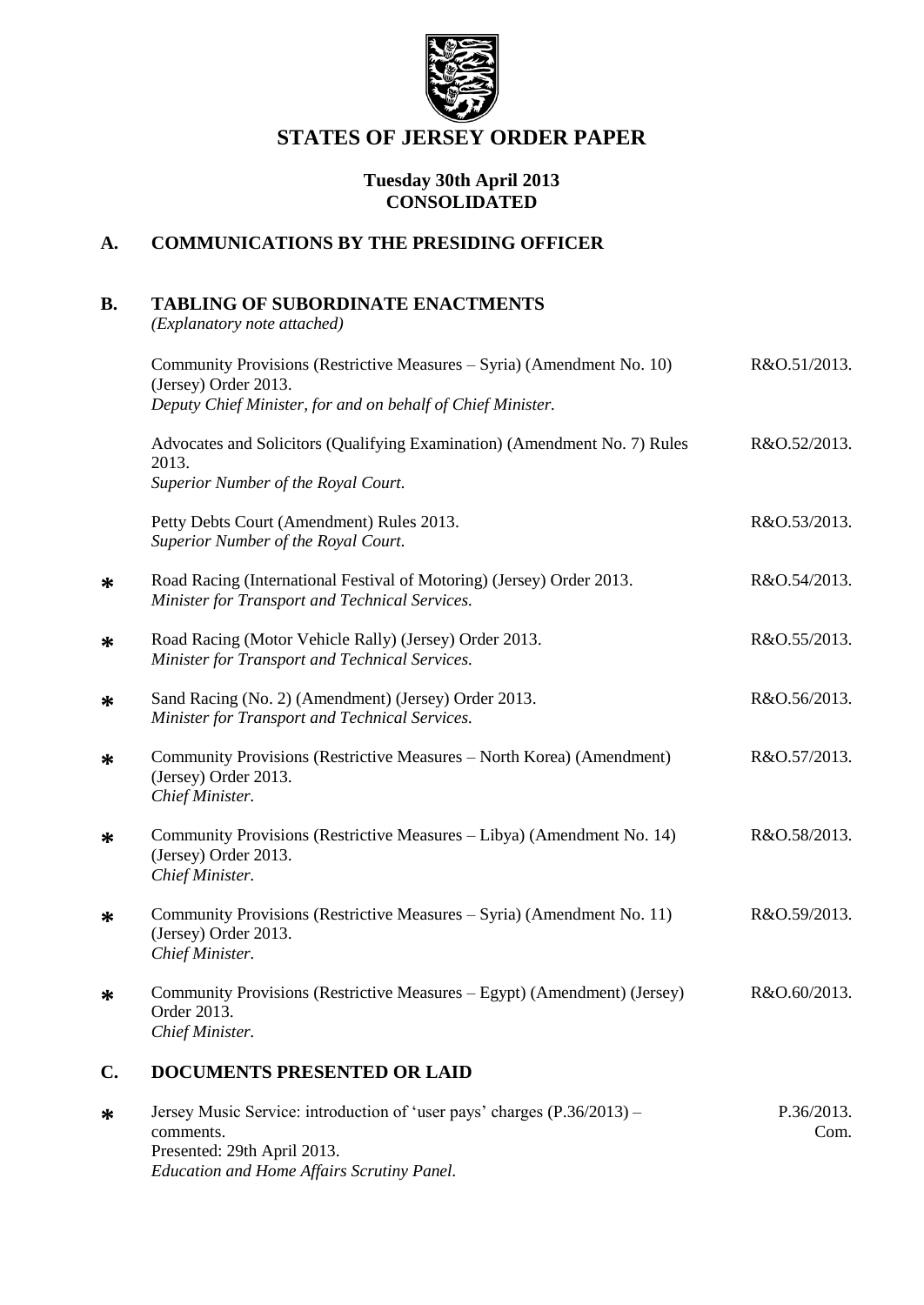

| $\sim$<br>Land Transactions under Standing Order 168(3) –<br>(a) 74 La Colomberie, St. Helier – lease;<br>(b) V32B, Victoria Pier – lease;<br>(c) E10, Elizabeth Terminal - lease.<br>Presented: 18th April 2013.                                 | R.31/2013.    |
|---------------------------------------------------------------------------------------------------------------------------------------------------------------------------------------------------------------------------------------------------|---------------|
| Minister for Treasury and Resources.<br>Progress Report by the Minister for Treasury and Resources on the Response to<br>the Fiscal Policy Panel Annual Report April 2013.<br>Presented: 19th April 2013.<br>Minister for Treasury and Resources. | R.32/2013.    |
| The Reform of Social Housing (P.33/2013) and States of Jersey Housing<br>Transformation Programme: Full Business Case (R.15/2013): Note from Professor<br>Christine Whitehead, O.B.E.<br>Presented: 19th April 2013.<br>Minister for Housing.     | R.33/2013.    |
| Ministerial Responsibilities: Ministers and Assistant Ministers.<br>Presented: 22nd April 2013.<br>Chief Minister.                                                                                                                                | R.34/2013.    |
| Control of Housing and Work: Consultation Findings Report and draft Fees Order.<br>Presented: 23rd April 2013.<br>Chief Minister.                                                                                                                 | R.35/2013.    |
| Control of Housing and Work: draft Exemptions Order.<br>Presented: 23rd April 2013.<br>Chief Minister.                                                                                                                                            | R.36/2013.    |
| States Assembly Annual Report 2012.<br>Presented: 26th April 2013.<br>Privileges and Procedures Committee.                                                                                                                                        | R.37/2013.    |
| States of Jersey Law 2005: delegation of functions - Planning and Environment -<br>revised delegations April 2013.<br>Presented: 26th April 2013.<br>Minister for Planning and Environment.                                                       | R.38/2013.    |
| Machinery of Government Review Sub-Committee: Interim Report April 2013.<br>Presented: 30th April 2013.<br>Privileges and Procedures Committee.                                                                                                   | R.39/2013.    |
| Land Transactions under Standing Order 168(3) –<br>(a) 2 Dorset Street, St. Helier (Shop) – lease;<br>(b) Langtry Gardens, St. Saviour's Hill, St. Saviour - Bus Shelter.<br>Presented: 30th April 2013.<br>Minister for Treasury and Resources.  | R.40/2013.    |
| £200,000 Grant to Film Company.<br>Presented: 25th April 2013.<br>Public Accounts Committee.                                                                                                                                                      | P.A.C.2/2013. |

**\***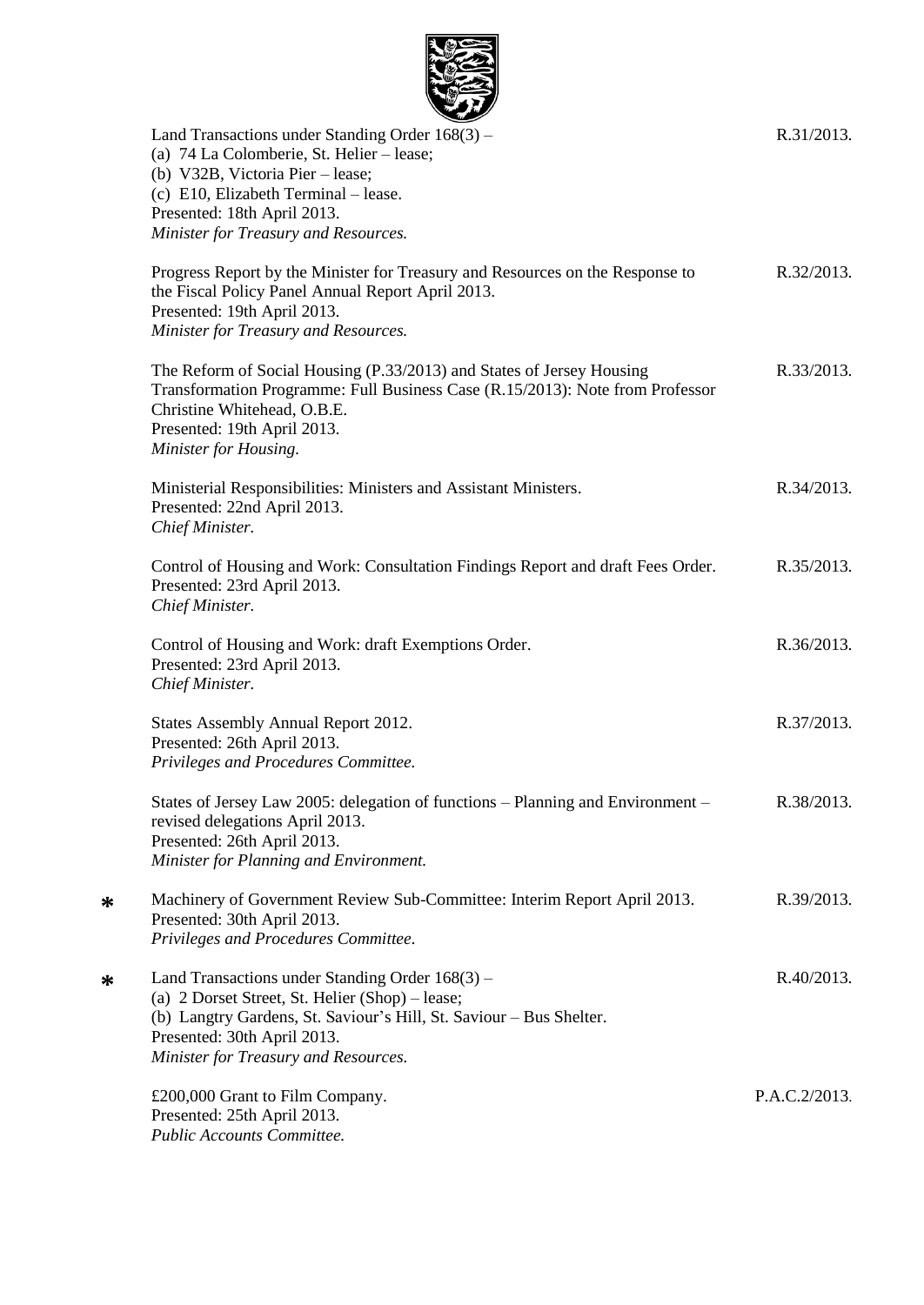

# **D. NOTIFICATION OF LODGED PROPOSITIONS**

| ∗ | Draft Discrimination (Jersey) Law 201- (P.6/2013) – amendment.<br>Lodged: 30th April 2013.<br>Minister for Social Security.                                                                                                                                                  | P.6/2013.<br>Amd.  |
|---|------------------------------------------------------------------------------------------------------------------------------------------------------------------------------------------------------------------------------------------------------------------------------|--------------------|
|   | Draft Control of Housing and Work (Jersey) Law 2012 (Appointed Day) Act 201-<br>(P.42/2013): amendment.<br>Lodged: 23rd April 2013.<br>Chief Minister.                                                                                                                       | P.42/2013.<br>Amd. |
|   | Draft Register of Names and Addresses (Jersey) Law 2012 (Appointed Day) Act<br>201- (P.43/2013): amendment.<br>Lodged: 23rd April 2013.<br>Chief Minister.                                                                                                                   | P.43/2013.<br>Amd. |
|   | Draft Control of Housing and Work (Business Licences – Annual Charges for<br>Registered Persons) (Jersey) Regulations 201-.<br>Lodged: 23rd April 2013.<br>Chief Minister.                                                                                                   | P.52/2013.         |
|   | Draft Control of Housing and Work (Transitional and Consequential Provisions)<br>(No. 2) (Jersey) Regulations 201-.<br>Lodged: 23rd April 2013.<br>Chief Minister.                                                                                                           | P.53/2013.         |
|   | Draft Education (Amendment No. 2) (Jersey) Law 201-.<br>Lodged: 23rd April 2013.<br>Minister for Education, Sport and Culture.                                                                                                                                               | P.54/2013.         |
| ∗ | Approval of the Memorandum of Understanding between the Government of<br>Jersey and Her Majesty's Revenue and Customs of the United Kingdom of Great<br>Britain and Northern Ireland relating to co-operation in tax matters.<br>Lodged: 30th April 2013.<br>Chief Minister. | P.55/2013.         |
| ∗ | Draft Taxation (Implementation) (Disclosure Facility) (Jersey) Regulations 201-.<br>Lodged: 30th April 2013.<br>Chief Minister.                                                                                                                                              | P.56/2013.         |

# **E. WITHDRAWAL OF LODGED PROPOSITIONS**

# **F. APPOINTMENT OF MINISTERS, COMMITTEES AND PANELS**

# **G. MATTERS OF PRIVILEGE**

# **H. PETITIONS**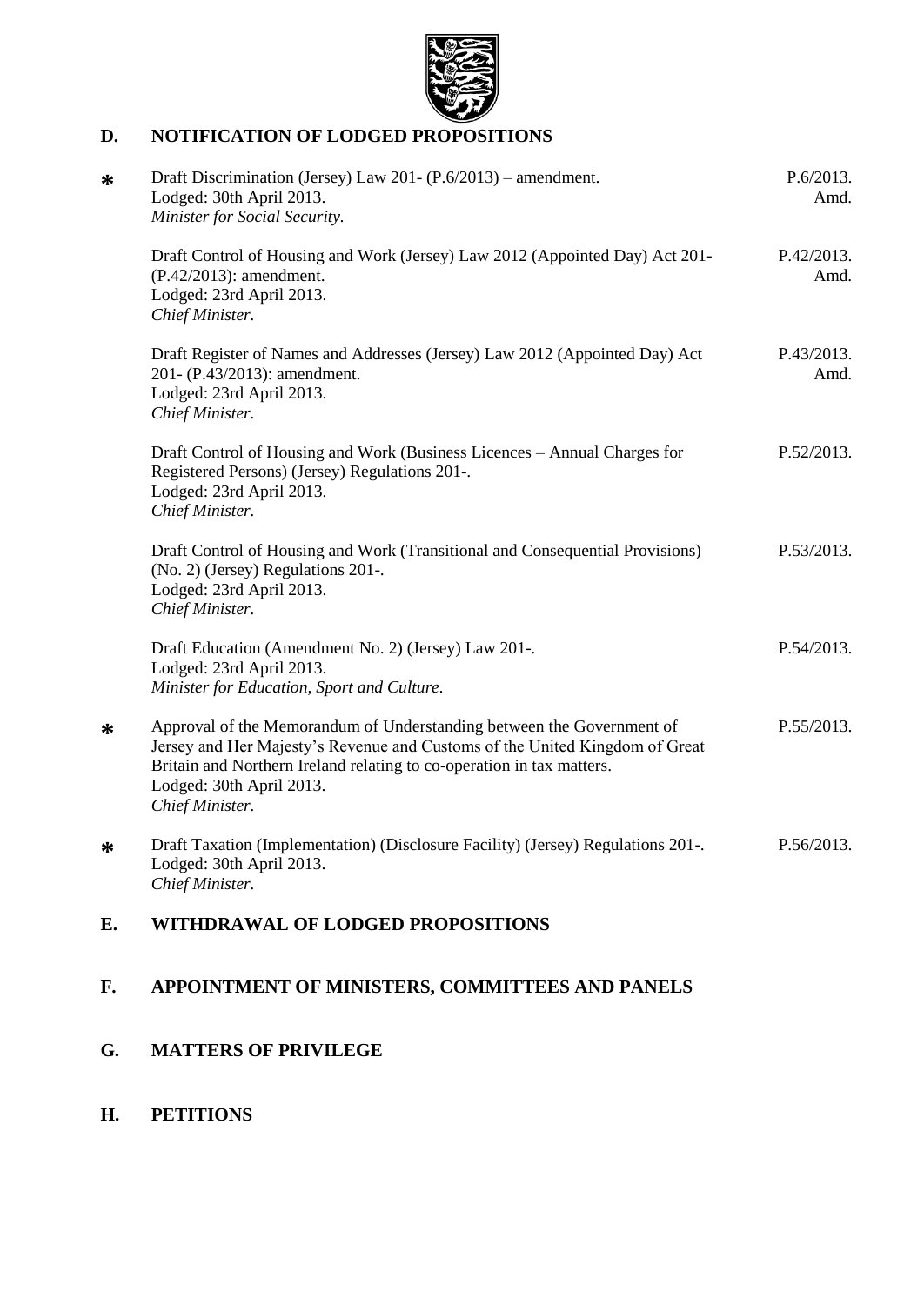

## **I. QUESTIONS**

### (a) – **Written Questions**

*(attached)*

- 1. The Chief Minister will table an answer to a question asked by the Connétable of St. John regarding the appointments of the Directors of Human Resources and Organisation Development.
- 2. The Minister for Economic Development will table an answer to a question asked by the Connétable of St. John regarding attendance at the Paris Agricultural Show.
- 3. The Minister for Home Affairs will table an answer to a question asked by Deputy M.R. Higgins of St. Helier regarding breaches of the Data Protection (Jersey) Law 2005 by police officers or their civilian staff.
- 4. The Chief Minister will table an answer to a question asked by Deputy M.R. Higgins of St. Helier regarding Data Protection complaints and requests relating to the States of Jersey Police.
- 5. The Chief Minister will table an answer to a question asked by Deputy M.R. Higgins of St. Helier regarding requests since 2005 made under Article 53 of the Data Protection (Jersey) Law 2005.
- 6. The Minister for Home Affairs will table an answer to a question asked by Deputy M.R. Higgins of St. Helier regarding complaints made against the Chief Officer and Deputy Chief Officer of the States of Jersey Police since 2004.
- 7. H.M. Attorney General will table an answer to a question asked by Deputy M.R. Higgins of St. Helier regarding referrals from either the States of Jersey Police or the Data Protection Commissioner regarding data protection breaches.
- 8. The Minister for Treasury and Resources will table an answer to a question asked by Deputy T.A. Vallois of St. Saviour regarding returns to the Treasury from income derived through public services.
- 9. The Minister for Transport and Technical Services will table an answer to a question asked by the Connétable of St. Lawrence regarding vehicular access through Coronation Park.
- 10. The Minister for Housing will table an answer to a question asked by Deputy G.P. Southern of St. Helier regarding the impact of the rent proposals within the Housing Transformation Programme.
- 11. The Minister for Housing will table an answer to a question asked by Deputy G.P. Southern of St. Helier regarding the influence on Census figures on the proposals contained within the Housing Transformation Programme.
- 12. The Minister for Social Security will table an answer to a question asked by Deputy G.P. Southern of St. Helier regarding the protection of those in receipt of the rent component of Income Support from the impact of proposed rent increases.
- 13. The Minister for Transport and Technical Services will table an answer to a question asked by Deputy G.P. Southern of St. Helier regarding CTPlus Jersey's recognition of the trade union Unite.
- 14. The Chief Minister will table an answer to a question asked by Deputy G.P. Southern of St. Helier regarding the date when codes of practice covering the Transfer of Undertakings Protection of Employment will be introduced.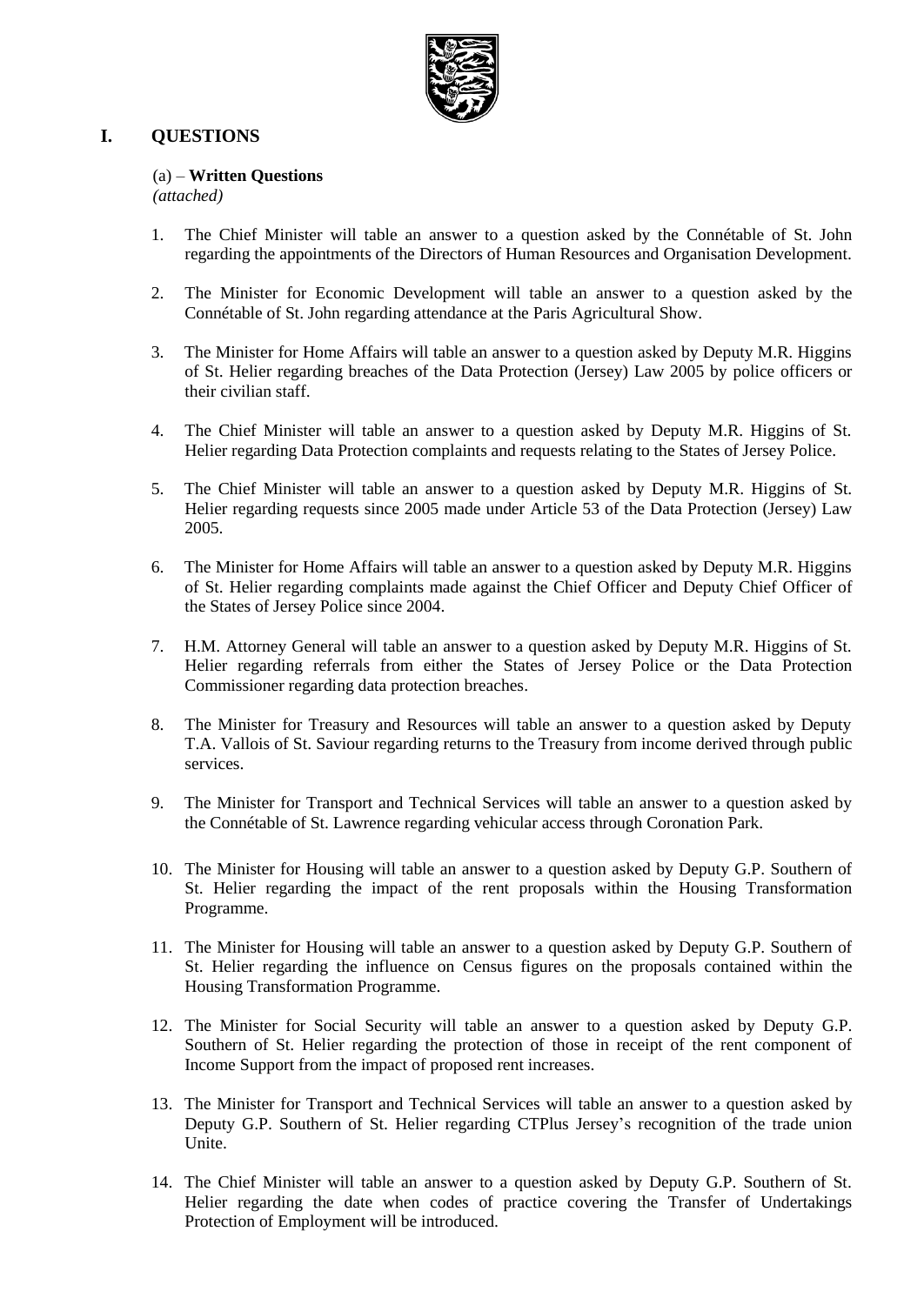

- 15. The Chief Minister will table an answer to a question asked by Deputy G.C.L. Baudains of St. Clement regarding the use of 'zero hour' contracts.
- 16. The Minister for Planning and Environment will table an answer to a question asked by Deputy G.C.L. Baudains of St. Clement regarding the cost of off-shore wind-monitoring masts.
- 17. The Minister for Transport and Technical Services will table an answer to a question asked by Deputy G.C.L. Baudains of St. Clement regarding the decrease in bus usage since CTPlus replaced Connex.
- 18. The Minister for Economic Development will table an answer to a question asked by Deputy G.C.L. Baudains of St. Clement regarding the supply of Super unleaded fuel.
- 19. The Minister for Planning and Environment will table an answer to a question asked by Deputy J.H. Young of St. Brelade regarding the impact on future housing supply of the Jersey Development Company's 2012 report.
- **\*** The following written question was inadvertently missed from the principal Order Paper –
	- 20. The Chief Minister will table an answer to a question asked by Deputy T.A. Vallois of St. Saviour regarding the cost of consultancy reports associated with the various Machinery of Government reviews since 1999.

#### **(b) – Oral Questions**

(120 minutes)

1. Deputy M. Tadier of St. Brelade will ask the following question of the Minister for Health and Social Services –

"Will the Minister advise whether any concerns have been raised about levels of care at Highlands Care Home in the past 2 years, whether there have been any inspections at the Home during that time period and, if so, what the findings of any such inspection were?"

2. Deputy G.P. Southern of St. Helier will ask the following question of the Minister for Housing –

"Given that the scenario described in the 3 policy bullet points included on page 11 of the Full Business Case associated with the Reform of Social Housing (P.33/2013) fails to match up with any of the population projections produced in 2012 following the 2011 Census results, will the Minister state whether, in drafting the proposition, he sought input from the Statistics Unit, and, if not, why not?"

3. Deputy M.R. Higgins of St. Helier will ask the following question of the Minister for Home Affairs –

"Is the Minister satisfied with the way in which complaints made by serving and former police officers and the public have been investigated by the Jersey Police Complaints Authority, the Deputy Chief of the States of Jersey Police and the Professional Standards Department?"

4. Deputy S. Pitman of St. Helier will ask the following question of the Minister for Transport and Technical Services –

"Will the Minister confirm whether CTPlus has fulfilled its obligation to officially recognise the union and, if so, does he consider that this will represent a step towards resolving some of the service problems being experienced by both staff and customers since the company took over the contract?"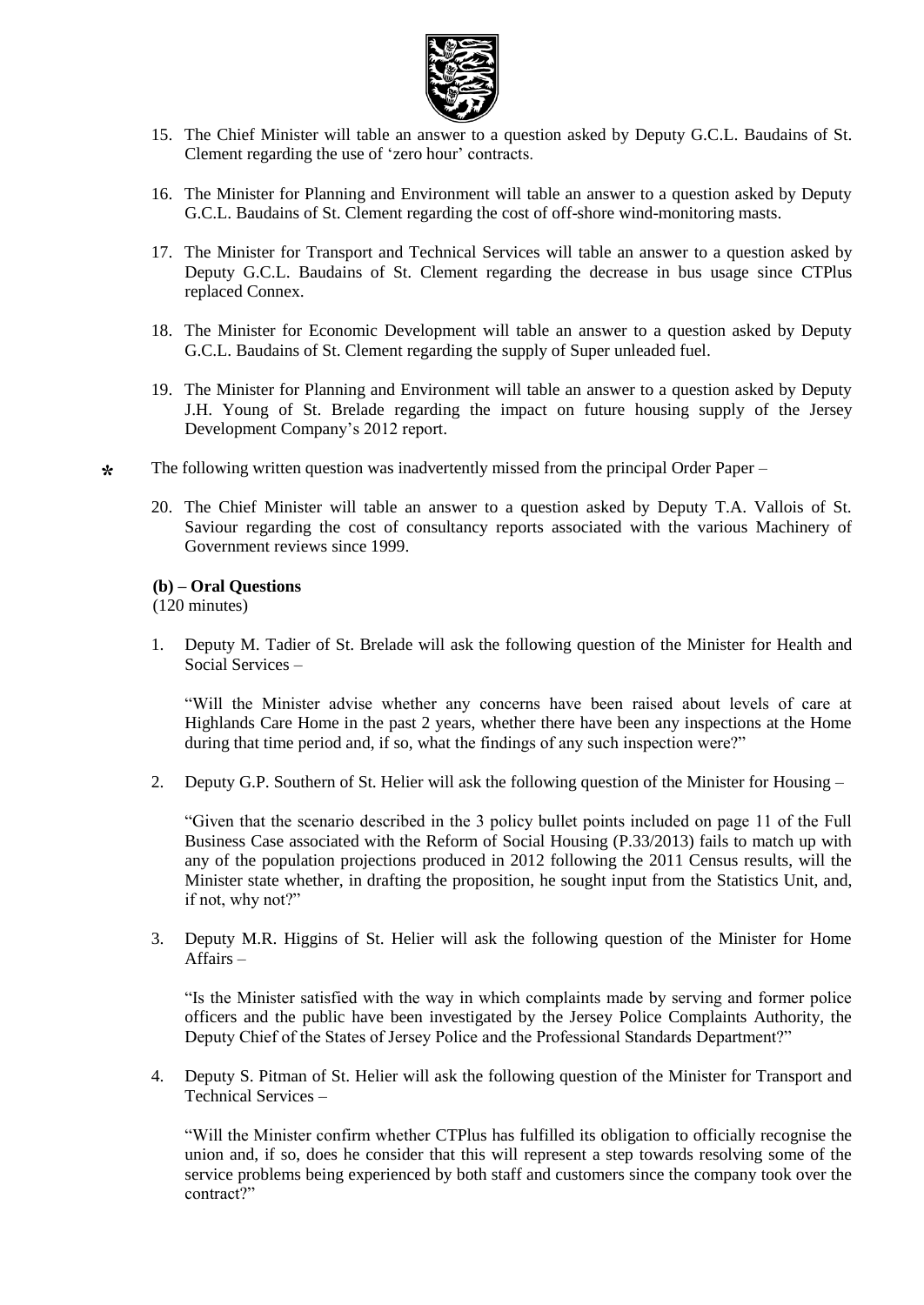

5. Deputy T.M. Pitman of St. Helier will ask the following question of the Chief Minister –

"Further to concerns raised by a member of the public travelling on the same flight as the Assistant Chief Minister (with responsibility for External Relations) that he was able to identify details of both the victim and alleged abuser central to the suspension of the Dean's Commission case, did he receive these confidential documents in his official capacity as Assistant Minister?"

6. Deputy S.S.P.A. Power of St. Brelade will ask the following question of the Minister for Transport and Technical Services –

"Can the Minister advise whether consideration has ever been given to amending the current Motor Traffic (Third Party Insurance) (Jersey) Law 1948 so that uninsured drivers are not only prosecuted for driving an uninsured vehicle, but the uninsured vehicle that is driven on Jersey roads can be impounded and immediately scrapped and, if not, why not?"

7. The Connétable of St John will ask the following question of the Minister for Treasury and Resources –

"Further to media reports on 21st March 2013 regarding a 'spam attack' on Jersey Mail, is Jersey Mail wholly or partly owned by Jersey Post and who do the Information Services Directors report to?"

8. Deputy G.C.L. Baudains of St. Clement will ask the following question of the Minister for Transport and Technical Services –

"Would the Minister advise whether changes to some bus routes did not occur on 31st March 2013 as advertised, and, if so, explain why and identify whether the continuing problems with the service lie with the operator, his department or himself and, if the latter, would he apologise to the public for the inconvenience caused?"

9. Deputy R.J. Rondel of St. Helier will ask the following question of the Minister for Treasury and Resources –

"Has any research been undertaken into increasing tax rates for the largest UK retailers operating in the Island, as was recently proposed in the Isle of Man's budget statement, and, if so, what were the conclusions?"

10. Deputy R.G. Le Hérissier of St. Saviour will ask the following question of the Chief Minister –

"How will the success of the public sector reform project be measured?"

11. Deputy S. Pitman of St. Helier will ask the following question of the Chairman of Privileges and Procedures Committee –

"Given that the dual role of the Bailiff can result in his disallowing, on the grounds that it breaches Standing Order 16, a personal statement from an elected member, criticising the Judiciary, including the Bailiff as Head of the Judiciary, will the Committee be bringing forward proposals to address the role of the Bailiff and, if so, when?"

**\*** 12. The Connétable of St. John will ask the following question of the Minister for Economic Development –

> "Would the Minister advise whether the Jersey Rugby Club has been granted a licence to employ professional rugby players on non local contracts and, if so would he provide details of how many players have been employed on this basis, the length of each contract and advise whether the players concerned have brought over their families?"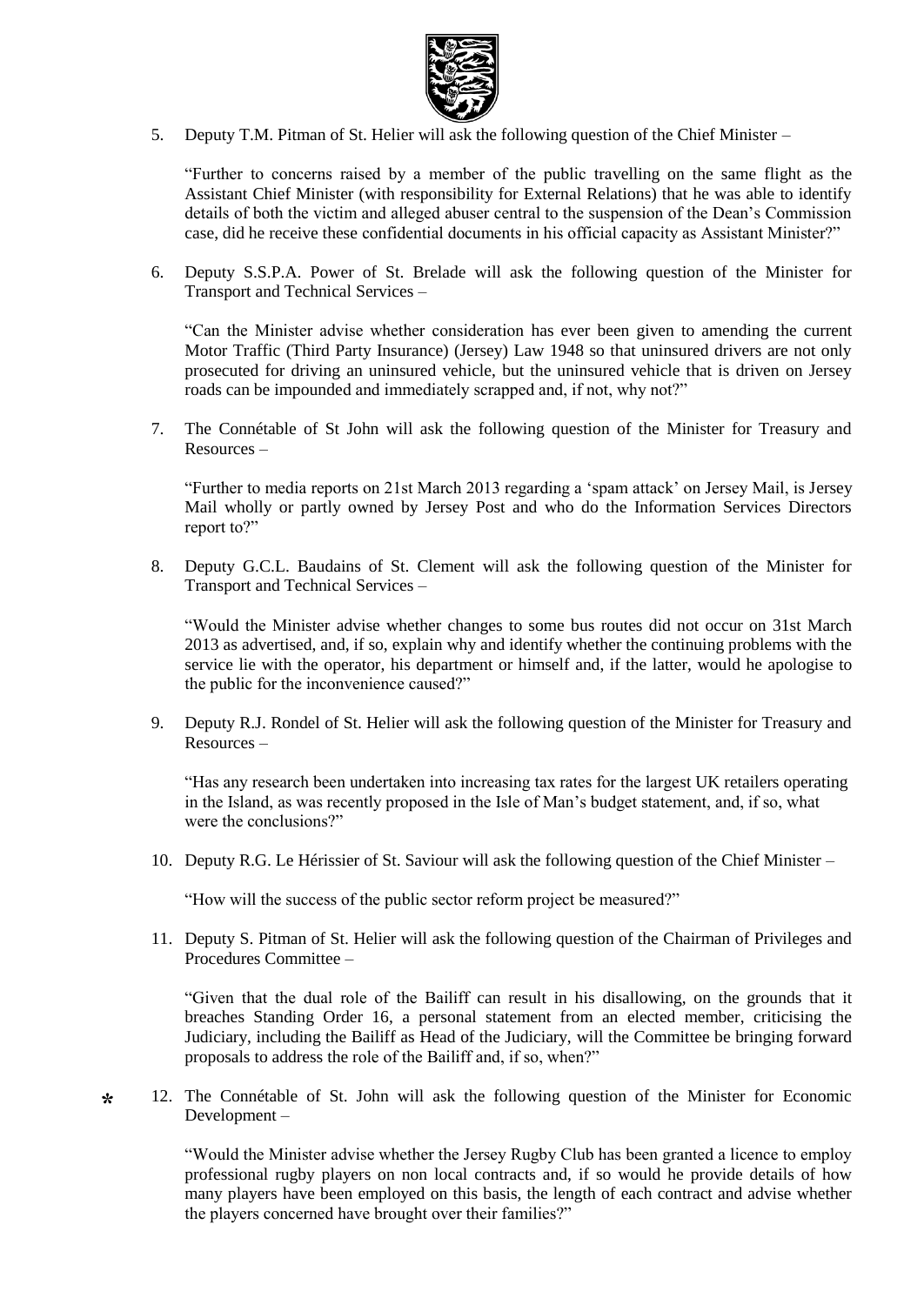

13. Deputy G.C.L. Baudains of St. Clement will ask the following question of the Chairman of Privileges and Procedures Committee –

"Would the Chairman agree to provide, in advance of any debate resulting from the referendum, greater detail and clarity (together with supporting research) as to how the States Assembly will be constituted with 42 members?"

The following question was incorrectly shown on the principal Order Paper as being directed to the Chief Minister.

14. Deputy T.M. Pitman of St. Helier will ask the following question of the Minister for Home Affairs –

"Further to statements from the States of Jersey Police that they have thwarted 3 plots to kill Islanders since 2010, will the Minister clarify whether this number is correct, what action was taken against those making the alleged threats and under what Laws these actions were enforced?"

15. Deputy G.P. Southern of St. Helier will ask the following question of the Minister for Transport and Technical Services –

"What action has the Minister taken, or will he take, to bring the dispute over union recognition at CTPlus to a satisfactory resolution as soon as possible and, if none, why?"

16. Deputy M.R. Higgins of St. Helier will ask the following question of the Chief Minister –

"Is the Chief Minister satisfied with the action taken by the Data Protection Commissioner relating to a complaint alleging the States of Jersey Police's failure to disclose information allowed under the Data Protection (Jersey) Law 2005 and within the specified time scales?"

#### **(c) – Questions to Ministers without notice (30 minutes) –**

1st question period – Minister for Social Security

2nd question period – Chief Minister

### **J. PERSONAL STATEMENTS**

### **K. STATEMENTS ON A MATTER OF OFFICIAL RESPONSIBILITY**

#### **L. PUBLIC BUSINESS**

**\***

| Draft Restriction on Smoking (Advertising, Promotion and Display) (Jersey) | P.17/2013. |
|----------------------------------------------------------------------------|------------|
| Regulations 201-.                                                          |            |
| Lodged: 6th February 2013.                                                 |            |
| <i>Minister for Health and Social Services.</i>                            |            |
|                                                                            |            |

Draft Restriction on Smoking (Advertising, Promotion and Display) (Jersey) Regulations 201- (P.17/2013): amendment. Lodged: 9th April 2013. *Minister for Health and Social Services.* P.17/2013. Amd.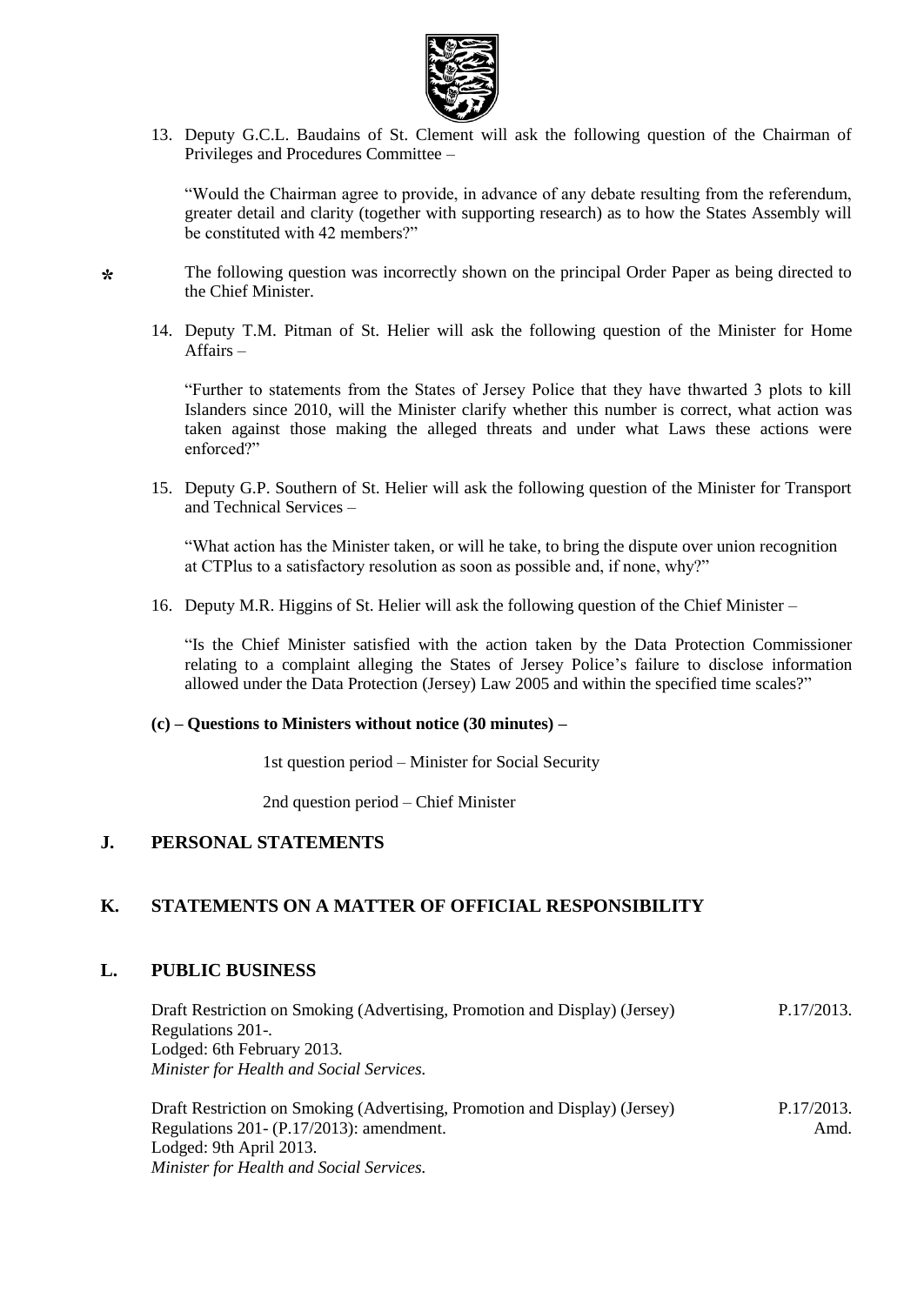| Draft Restriction on Smoking (Amendment No. 3) (Jersey) Law 201-.<br>Lodged: 7th February 2013.<br>Minister for Health and Social Services.                   | P.18/2013.          |
|---------------------------------------------------------------------------------------------------------------------------------------------------------------|---------------------|
|                                                                                                                                                               |                     |
| Jersey Music Service: introduction of 'user pays' charges.<br>Lodged: 8th March 2013.                                                                         | P.36/2013.          |
| Minister for Education, Sport and Culture.                                                                                                                    |                     |
| Jersey Music Service: introduction of 'user pays' charges (P.36/2013) – comments.<br>Presented: 29th April 2013.                                              | P.36/2013.<br>Com.  |
| Education and Home Affairs Scrutiny Panel.                                                                                                                    |                     |
| Living Wage for Jersey: investigation.<br>Lodged: 18th March 2013.                                                                                            | P.37/2013.          |
| Deputy G.P. Southern of St. Helier.                                                                                                                           |                     |
| Draft Wills and Successions (Amendment No. 2) (Jersey) Law 201-.<br>Lodged: 19th March 2013.<br>Chief Minister.                                               | P.38/2013.          |
| Draft Policing of Parks (Amendment No. 5) (Jersey) Regulations 201-.<br>Lodged: 20th March 2013.<br>Minister for Transport and Technical Services.            | P.41/2013.          |
| Draft Control of Housing and Work (Jersey) Law 2012 (Appointed Day) Act 201-.<br>Lodged: 20th March 2013.<br>Chief Minister.                                  | P.42/2013.          |
| Draft Control of Housing and Work (Jersey) Law 2012 (Appointed Day) Act 201-<br>(P.42/2013): amendment.<br>Lodged: 23rd April 2013.<br>Chief Minister.        | P.42/2013.<br>Amd.  |
| Draft Register of Names and Addresses (Jersey) Law 2012 (Appointed Day) Act<br>$201-.$<br>Lodged: 20th March 2013.<br>Chief Minister.                         | P.43/2013.          |
| Draft Register of Names and Addresses (Jersey) Law 2012 (Appointed Day) Act<br>201- (P.43/2013): amendment.<br>Lodged: 23rd April 2013.<br>Chief Minister.    | P.43/2013.<br>Amd.  |
| Jersey Innovation Fund: establishment, funding and operation.<br>Lodged: 20th November 2012.<br>Minister for Treasury and Resources.                          | P.124/2012.         |
| Jersey Innovation Fund: establishment, funding and operation (P.124/2012) –<br>amendment.<br>Lodged: 17th April 2013.<br>Minister for Treasury and Resources. | P.124/2012.<br>Amd. |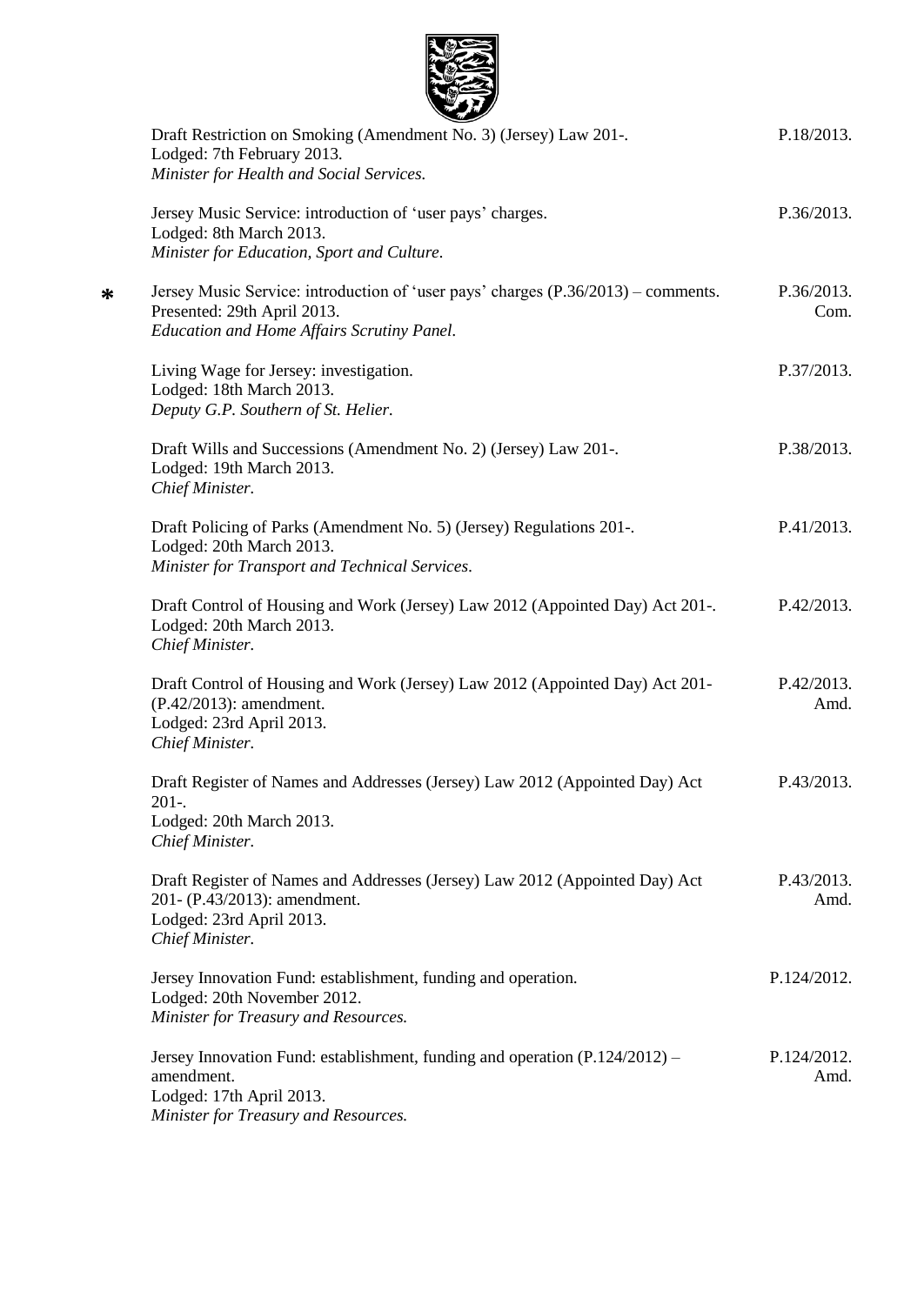

# **M. ARRANGEMENT OF PUBLIC BUSINESS**

# **14th May 2013**

| Code of Conduct for Elected Members: Commissioner for Standards.<br>Lodged: 14th January 2013.<br>Privileges and Procedures Committee.   | P.4/2013.                |
|------------------------------------------------------------------------------------------------------------------------------------------|--------------------------|
| Draft Discrimination (Jersey) Law 201-.<br>Lodged: 15th January 2013.<br>Minister for Social Security.                                   | P.6/2013.                |
| Draft Discrimination (Jersey) Law 201- $(P.6/2013)$ – amendment.<br>Lodged: 30th April 2013.<br>Minister for Social Security.            | P.6/2013.<br>Amd.        |
| The Reform of Social Housing.<br>Lodged: 4th March 2013.<br>Council of Ministers.                                                        | P.33/2013.               |
| The Reform of Social Housing (P.33/2013): amendment.<br>Lodged: 16th April 2013.<br>Health, Social Security and Housing Scrutiny Panel.  | P.33/2013.<br>Amd.       |
| The Reform of Social Housing (P.33/2013): second amendment.<br>Lodged: 16th April 2013.<br>Deputy G.P. Southern of St. Helier.           | P.33/2013.<br>Amd. $(2)$ |
| The Reform of Social Housing (P.33/2013): third amendment.<br>Lodged: 16th April 2013.<br>Deputy J.A.N. Le Fondré of St. Lawrence.       | P.33/2013.<br>Amd. $(3)$ |
| The Reform of Social Housing (P.33/2013): fourth amendment.<br>Lodged: 17th April 2013.<br>Deputy T.A. Vallois of St. Saviour.           | P.33/2013.<br>Amd. $(4)$ |
| Parish Rates: the States' liability.<br>Lodged: 20th March 2013.<br>Connétable of St. Helier.                                            | P.40/2013.               |
| Draft Procureurs du Bien Public (Terms of Office) (Jersey) Law 201-.<br>Lodged: 2nd April 2013.<br>Comité des Connétables.               | P.45/2013.               |
| Manual Workers' Joint Council: Employers' Side membership.<br>Lodged: 10th April 2013.<br><b>States Employment Board.</b>                | P.49/2013.               |
| Chief Minister and Chairman of Comité des Connétables: monthly meetings.<br>Lodged: 16th April 2013.<br>Deputy M. Tadier of St. Brelade. | P.51/2013.               |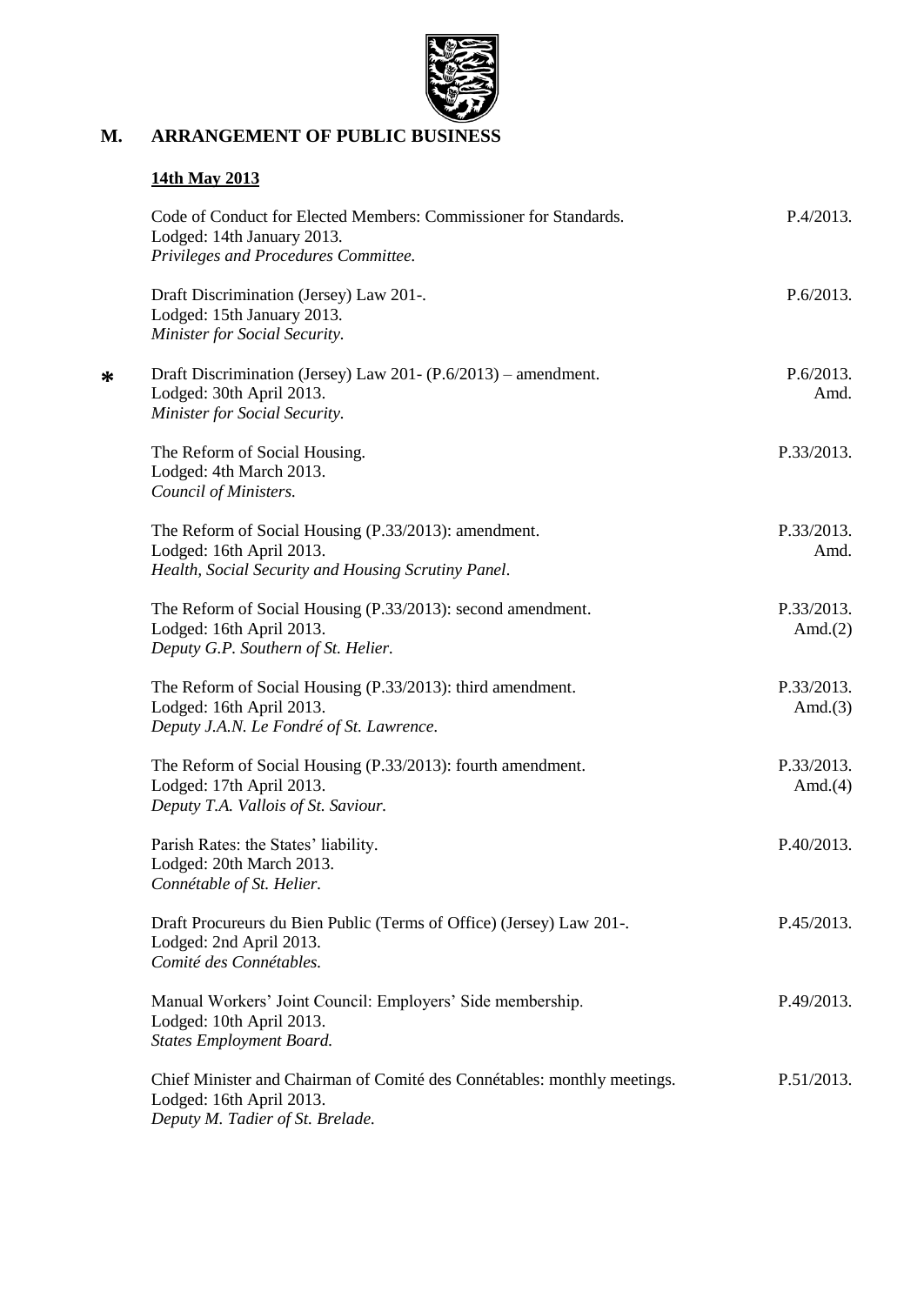

# **4th June 2013**

| Committee of Inquiry: costs for local businesses.<br>Lodged: 25th February 2013.<br>Senator A. Breckon.                                                                                                                                                                      | P.31/2013. |
|------------------------------------------------------------------------------------------------------------------------------------------------------------------------------------------------------------------------------------------------------------------------------|------------|
| Victoria and George V Cottage Homes (Repeal of General Principles).<br>Lodged: 28th March 2013.<br>Minister for Housing.                                                                                                                                                     | P.44/2013. |
| Ratification of the Agreement between the Government of Jersey and the<br>Government of the Isle of Man for the Avoidance of Double Taxation and the<br>Prevention of Fiscal Evasion with Respect to Taxes on Income.<br>Lodged: 3rd April 2013.<br>Chief Minister.          | P.46/2013. |
| Ratification of the Agreement between the Government of Jersey and the States of<br>Guernsey for the Avoidance of Double Taxation and the Prevention of Fiscal<br>Evasion with Respect to Taxes on Income.<br>Lodged: 3rd April 2013.<br>Chief Minister.                     | P.47/2013. |
| Draft Unlawful Public Entertainments (Jersey) Regulations 201-.<br>Lodged: 8th April 2013.<br>Minister for Home Affairs.                                                                                                                                                     | P.48/2013. |
| Draft Taxation (Accounting Records) (Jersey) Regulations 201-.<br>Lodged: 15th April 2013.<br>Chief Minister.                                                                                                                                                                | P.50/2013. |
| Draft Control of Housing and Work (Business Licences – Annual Charges for<br>Registered Persons) (Jersey) Regulations 201-.<br>Lodged: 23rd April 2013.<br>Chief Minister.                                                                                                   | P.52/2013. |
| Draft Control of Housing and Work (Transitional and Consequential Provisions)<br>(No. 2) (Jersey) Regulations 201-.<br>Lodged: 23rd April 2013.<br>Chief Minister.                                                                                                           | P.53/2013. |
| Draft Education (Amendment No. 2) (Jersey) Law 201-.<br>Lodged: 23rd April 2013.<br>Minister for Education, Sport and Culture.                                                                                                                                               | P.54/2013. |
| 18th June 2013                                                                                                                                                                                                                                                               |            |
| Approval of the Memorandum of Understanding between the Government of Jersey<br>and Her Majesty's Revenue and Customs of the United Kingdom of Great Britain<br>and Northern Ireland relating to co-operation in tax matters.<br>Lodged: 30th April 2013.<br>Chief Minister. | P.55/2013. |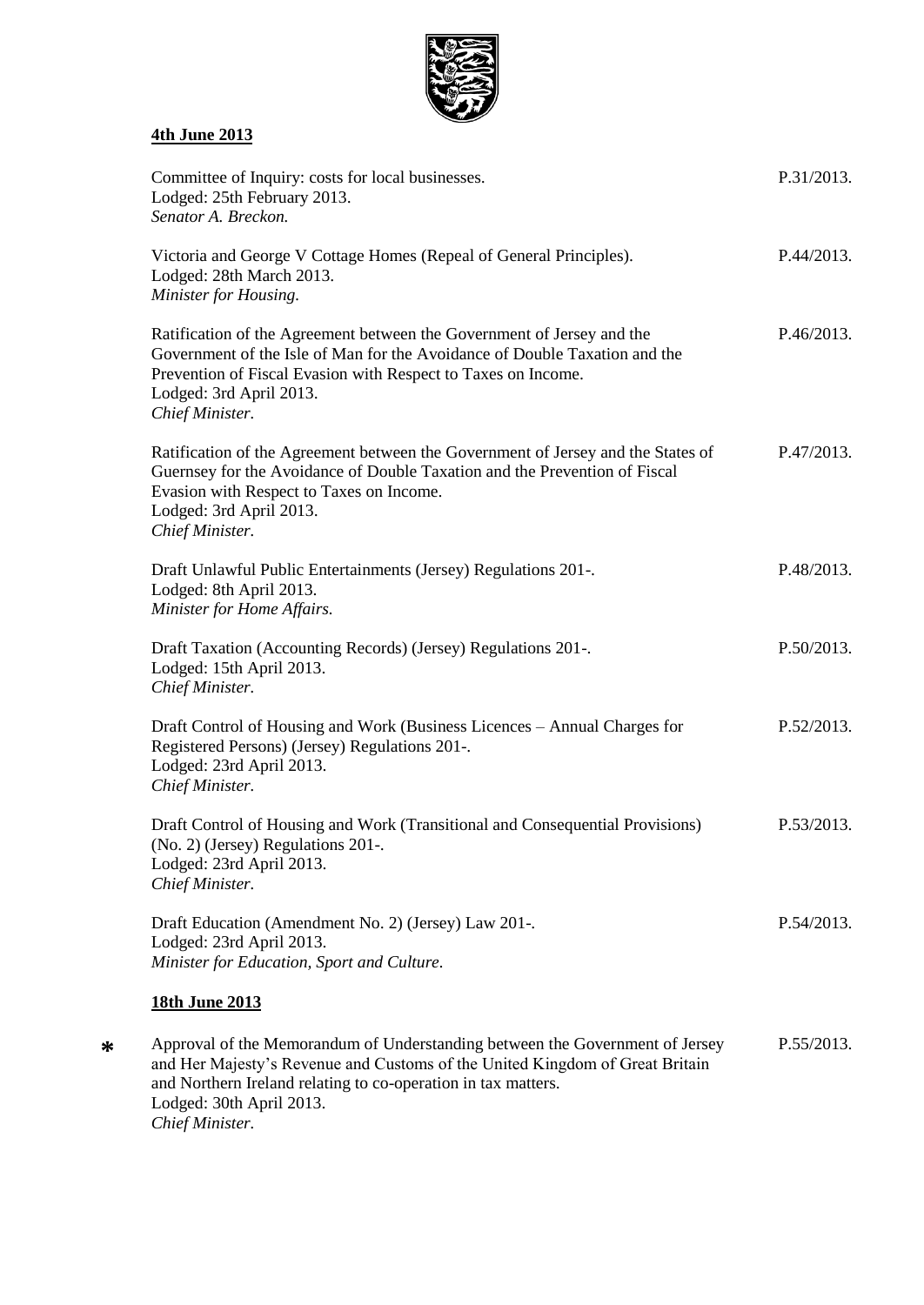

**\*** Draft Taxation (Implementation) (Disclosure Facility) (Jersey) Regulations 201-. Lodged: 30th April 2013. *Chief Minister.*

> **M.N. DE LA HAYE Greffier of the States**

29th April 2013

**Note – An asterix \* in the left-hand margin denotes either a new item added to this Order Paper**  since the principal Order Paper was published on 25th April 2013, or an item which has been **moved.**

P.56/2013.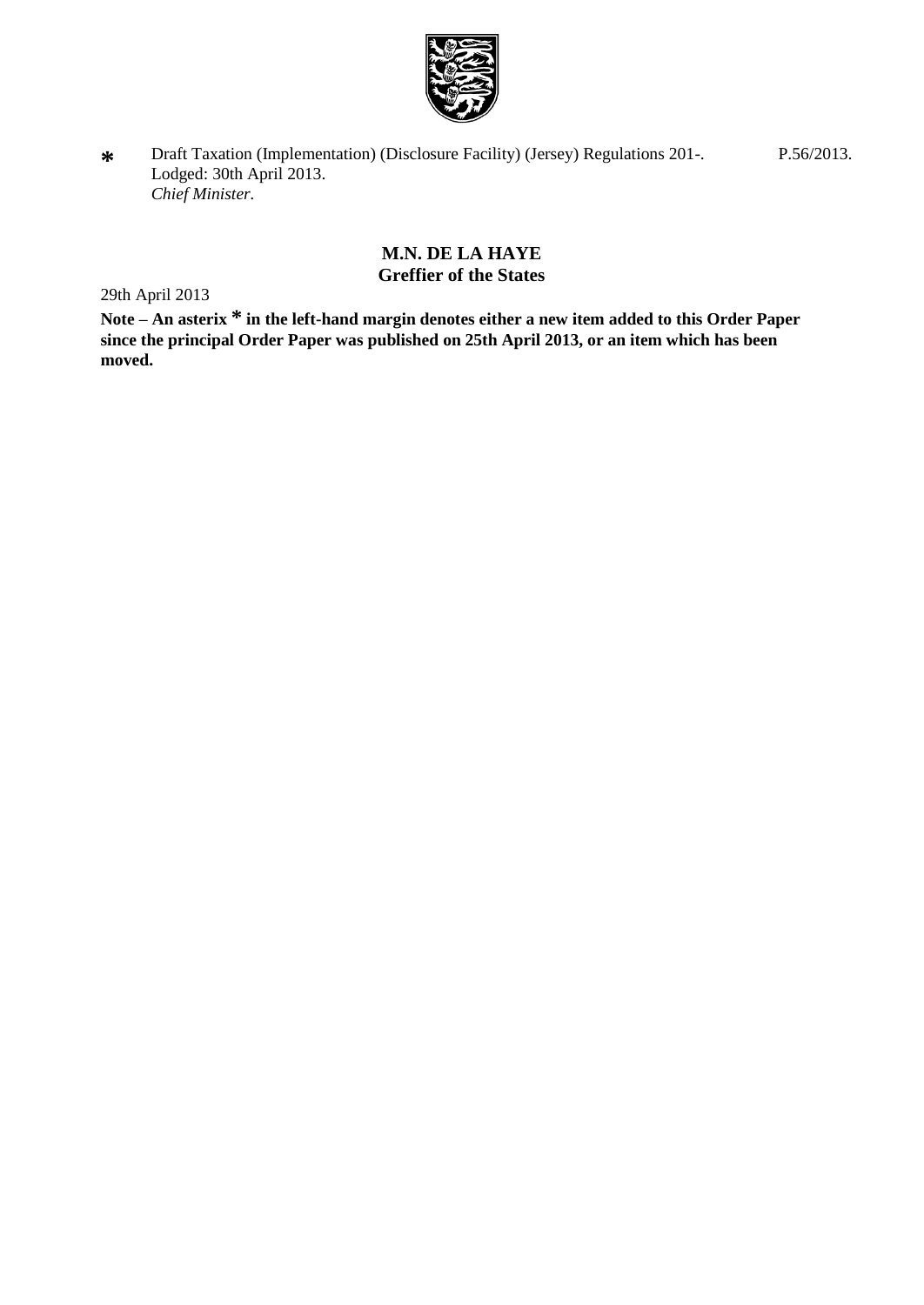

## **Explanatory Note regarding subordinate legislation tabled at this meeting.**

(See Item B)

### **R&O.54/2013.**

This Order permits the Classic and Vintage Motor Racing Club of Jersey to hold races and an entertainment from 7th to 9th June 2013 on roads in St. Helier, including Mount Bingham and parts of Victoria Avenue, Westmount Road and La Route de St. Aubin, and to close those roads to traffic.

This Order was made on 26th April 2013 and came into force immediately upon being made.

### **R&O.55/2013.**

This Order allows the Jersey Motor Cycle and Light Car Club to hold motor rallies on Saturday 15th June 2013, on 2 courses in the parish of St. Ouen, and to close certain roads in the parish for that purpose. This Order was made on 26th April 2013 and came into force immediately upon being made.

### **R&O.56/2013.**

This Order amends the Sand Racing (No. 2) (Jersey) Order 2012 to move the event on 20th July 2013 from the St. Ouen's Bay course to the West Park course.

The Order was made on 26th April 2013 and comes into force 14 days after being made.

### **R&O.57/2013.**

This Order amends the Community Provisions (Restrictive Measures – North Korea) (Jersey) Order 2013, to give effect to Commission Implementing Regulation (EU) No. 370/2013 of 22 April 2013 (O.J. No. L 111/43, 23.4.2013) amending Council Regulation (EC) No. 329/2007 concerning restrictive measures against the Democratic People's Republic of Korea. The Implementing Regulation adds 5 entries to the list in Annex IV to the 2007 Regulation, and deletes one entry and replaces another in the list in Annex V. Both Annexes list persons subject to restrictive measures concerning funds.

The Order was made on 26th April 2013 and came into force on the day after it was made.

#### **R&O.58/2013.**

This Order further amends, by *Article 1*, the Community Provisions (Restrictive Measures – Libya) (Jersey) Order 2011, to give effect in Jersey to Council Implementing Regulation (EU) No. 364/2013 of 22nd April 2013 (O.J. No. L 111/25, 23.4.2013), the effect of which is to remove one named person from the list set out in Annex III to Regulation (EU) No. 204/2011 of 2 March 2011 concerning restrictive measures in view of the situation in Libya.

*Article 2* provides for the citation of this Order and for its commencement.

The Order was made on 26th April 2013 and came into force on 27th April 2013.

#### **R&O.59/2013.**

This Order gives effect in Jersey to Council Implementing Regulation (EU) No. 363/2013 of 22nd April 2013 (O.J. L111, 23.4.13, p.1). That Regulation amends Council Regulation (EU) No. 36/2012 concerning restrictive measures in view of the situation in Syria. Those amendments amend the list of persons, entities and bodies subject to restrictive measures.

The Order was made on 26th April 2013 and came into force on 27th April 2013.

#### **R&O.60/2013.**

This Order gives effect to Council Regulation (EU) No. 1099/2012 of 26 November 2012 amending Regulation (EU) No. 270/2011 concerning restrictive measures directed against certain persons, entities and bodies in view of the situation in Egypt.